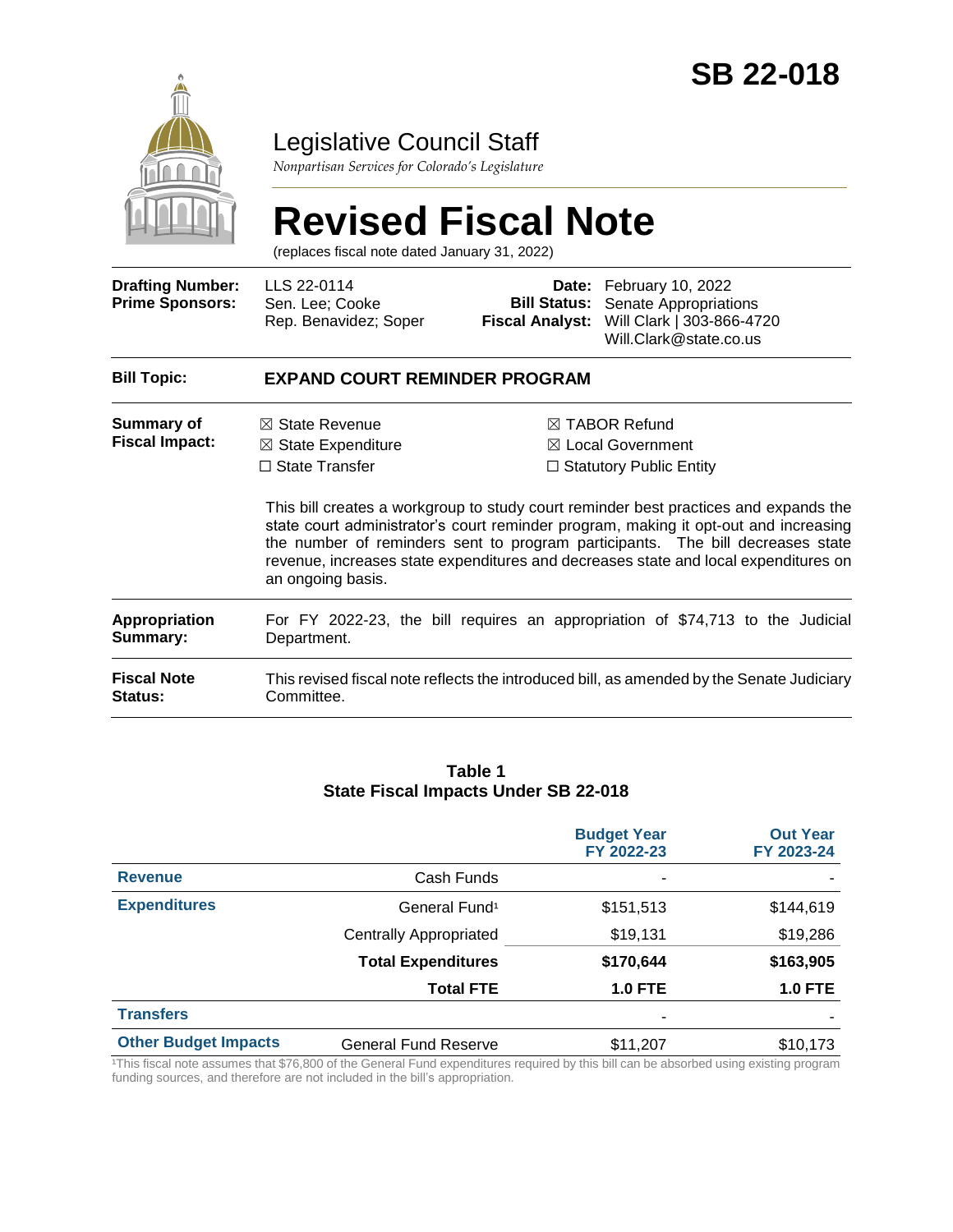## **Summary of Legislation**

The state court administrator currently operates a program to remind criminal defendants and juvenile participants about scheduled court appearances. Participation in the program is voluntary. The state court administrator is required to track data related to usage of the program, and the Judicial Department must report this information during their annual SMART Act hearing.

This bill makes the following changes to the court reminder program:

- participating courts must automatically enroll every criminal defendant and juvenile participant into the program, but allow individuals to opt out of the program;
- the Judicial Department must make reasonable efforts to gather the best available contact information for defendants and add it to the department's case management system;
- the program must send three reminders, instead of two, except that the program is not required to send more than two reminders within seven days before a court appearance or more than one reminder within forty-eight hours before a court appearance;
- one of the program reminders must be sent the day before the court appearance;
- where the option is available, a link to virtual court appearances must be sent in the final reminder;
- the program must collect data on criminal defendants and juvenile participants who opt out of the program, and include this and other information in the Judicial Department's annual reporting; and,
- individuals who have committed a traffic offense are included in the program, but not individuals who have committed a traffic infraction.

The bill also requires the state court administrator to convene a working group to study court reminder best practices, assess the effectiveness of the court reminder program and make recommendations for changes and improvements. The working group must convene by September 30, 2022, and meet quarterly through June 30, 2025. The Judicial Department must report on recommendations made by the working group in its annual report to the General Assembly.

## **Background**

The court reminder system is available to district, county and municipal courts that use the Colorado Online Network (ICON) on the Judicial Department's case management system. Courts that have their own text reminder system may choose to opt out of the program. Currently, the Judicial Department is appropriated about \$109,000 per year for the text reminder system pursuant to SB 19-036, but current costs are about \$25,000 per year, based on participation levels for the opt-in program and actual program costs.

Under current law, failure to appear (FTA) in district, county, or municipal court often results in a bench warrant being issued. A bench warrant allows a law enforcement officer to arrest the defendant that failed to appear. In instances when a bench warrant is issued for failure to appear on a charge of a serious crime, such as a felony, law enforcement often pursue the offender actively until an arrest is made. Bench warrants for less serious crimes such as misdemeanors and traffic offenses are generally not actively pursued and instead the defendant is taken into custody only if they come in contact with law enforcement.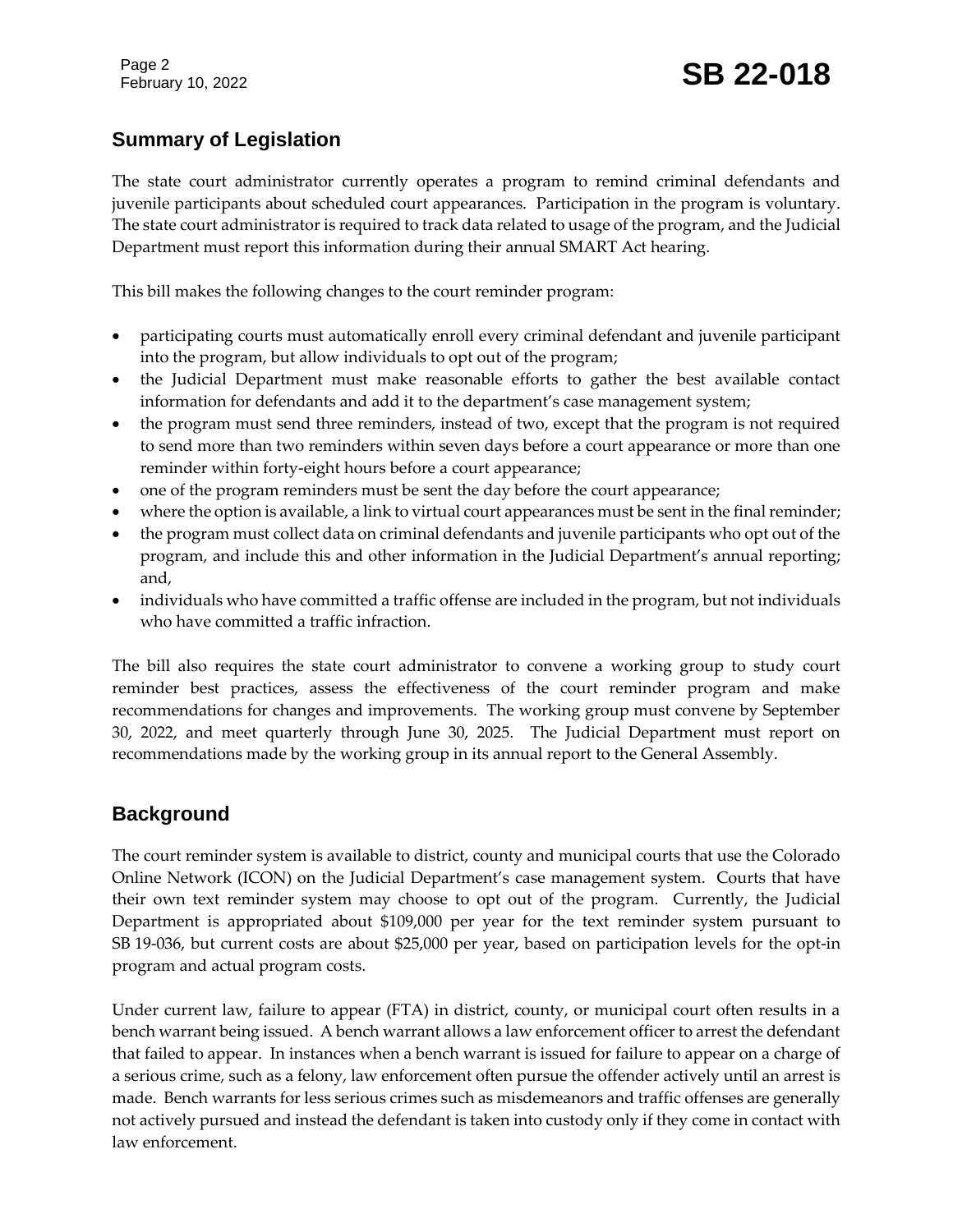Page 3

## **Assumptions**

There were 172,241 criminal cases filed in 2021, and roughly 80 percent of the defendants had phone numbers listed in the Judicial Department's case management system. Currently, about 20 percent of all cases opted into the court reminder program.

This fiscal note assumes the bill will expand participation in the program by 70 percent, or roughly 120,000 cases per year, starting in FY 2022-23. This includes a 60 percent increase from defendants who already have a phone number in the department's case management system but have not opted into the program, as well as a 10 percent increase from defendants whose best available contact information will be gathered by the Judicial Department and entered into the case management system. This fiscal note also assumes that criminal cases will remain constant, and that most defendants will not opt out of the program.

## **State Revenue**

Beginning in FY 2022-23, to the extent that additional reminders to defendants or juveniles of upcoming court dates reduce instances where a defendant fails to appear in court, this bill will decrease state cash fund revenue from court fees and fines. This exact decrease will depend on the reduction in FTA warrants, the type of case in which those reductions occur (felony, misdemeanor, or traffic), and court rehearing fee decisions, and has not been estimated. This revenue is subject to TABOR.

## **State Expenditures**

The bill increases state expenditures in the Judicial Department by \$170,644 in FY 2022-23 and \$163,905 in FY 2023-24, paid from the General Fund, and decreases expenditures in trial courts starting in FY 2022-23. Expenditures are shown in Table 2 and detailed below.

|                                           |                   | FY 2022-23     | FY 2023-24     |
|-------------------------------------------|-------------------|----------------|----------------|
| <b>Judicial Department</b>                |                   |                |                |
| <b>Personal Services</b>                  |                   | \$60,563       | \$66,069       |
| <b>Operating Expenses</b>                 |                   | \$950          | \$950          |
| <b>Capital Outlay Costs</b>               |                   | \$13,200       | \$800          |
| <b>Reminder Program Expansion</b>         |                   | \$76,800       | \$76,800       |
| Centrally Appropriated Costs <sup>1</sup> |                   | \$19,131       | \$19,286       |
| FTE - Personal Services                   |                   | $1.0$ FTE      | 1.0 FTE        |
|                                           | <b>Total Cost</b> | \$170,644      | \$163,905      |
|                                           | <b>Total FTE</b>  | <b>1.0 FTE</b> | <b>1.0 FTE</b> |

#### **Table 2 Expenditures Under SB 22-018**

<sup>1</sup> *Centrally appropriated costs are not included in the bill's appropriation.*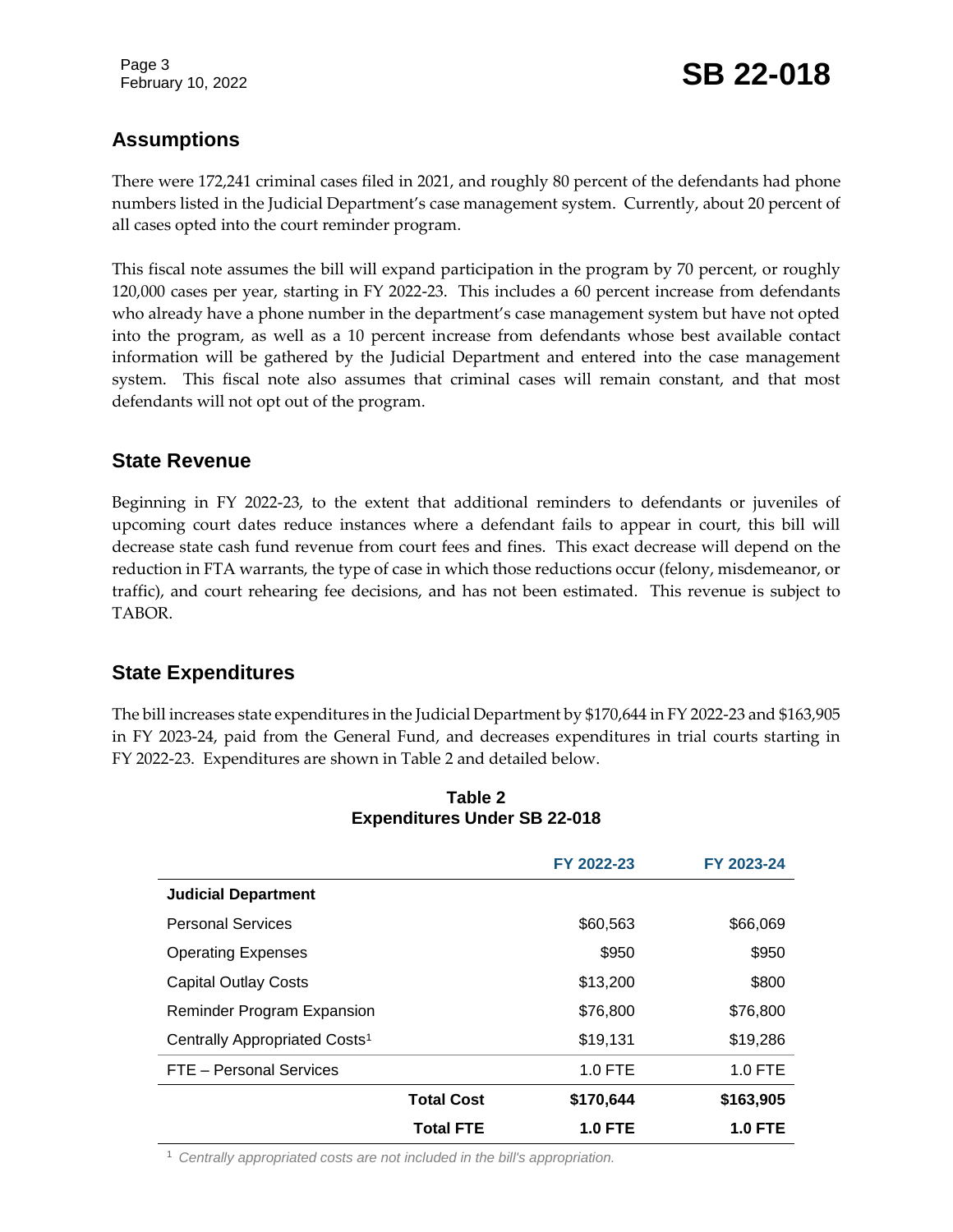Page 4

**Staffing costs.** The Judicial Department requires 1.0 FTE to confirm the best available phone number or contact information for defendants that do not have a phone number listed in the department's case management system and to support the new court reminder working group. This includes 0.5 FTE for a court judicial assistant working approximately 2 minutes per case to research and complete outreach to defendants, and then upload contact information into the court system, as well as 0.5 FTE for a court program analyst to coordinate court reminder working group meetings, conduct research, request data and prepare recommendations for annual reporting*.* Standard operating and capital outlay costs are included, and costs in the first year are prorated for the General Fund paydate shift.

**Reminder Program Expansion.** The bill expands participation in the court reminder program and increases programming costs in the Judicial Department by \$76,800 a year starting in FY 2022-23. As discussed in the Assumptions section above, gathering best available contact information for defendants and making the reminder program opt-out may increase the total number of criminal cases participating in the program from 20 percent to 90 percent, which will increase annual program costs by \$73,500. With some exceptions, the bill also expands the number of text messages that must be sent to defendants before their trial, from two to three, and requires the Judicial Department to gather and report reasons when defendants choose to opt-out of the court reminder program. This additional workload will require ongoing expenditures of \$3,300. Additionally, any increased workload to provide virtual meeting information for hearings, process opt-out requests and increase reporting to the General Assembly is absorbable within existing appropriations.

While expanding the reminder program will increase program costs in the Judicial Department, this fiscal note assumes that much of these expenditures can be absorbed by the department using available appropriations from SB 19-036, described in the Background section above. Therefore, after accounting for the \$76,800 in new costs that can be accomplished within existing appropriations, it is estimated that \$74,713 of the expenditures described in this fiscal note require additional appropriations.

**Trial courts.** This bill will reduce the number of district and county court rehearings that must be scheduled due to FTA and staff time to produce a FTA bench warrant. Exact impacts will depend on reduction in the number of FTA warrants and type of case in which the reduction occurs. This impact has not been estimated and it is assumed that any reductions in appropriations, if necessary, will be addressed through the annual budget process.

**Centrally appropriated costs.** Pursuant to a Joint Budget Committee policy, certain costs associated with this bill are addressed through the annual budget process and centrally appropriated in the Long Bill or supplemental appropriations bills, rather than in this bill. These costs, which include employee insurance and supplemental employee retirement payments, are shown in Table 2.

## **Other Budget Impacts**

**TABOR refunds.** The bill is expected to decrease the amount of state revenue required to be refunded to taxpayers by an indeterminate amount in both FY 2022-23 and FY 2023-24, as discussed in the State Revenue section above. A forecast of state revenue subject to TABOR is not available beyond FY 2023-24. Because TABOR refunds are paid from the General Fund, decreased cash fund revenue will increase the amount of General Fund available to spend or save.